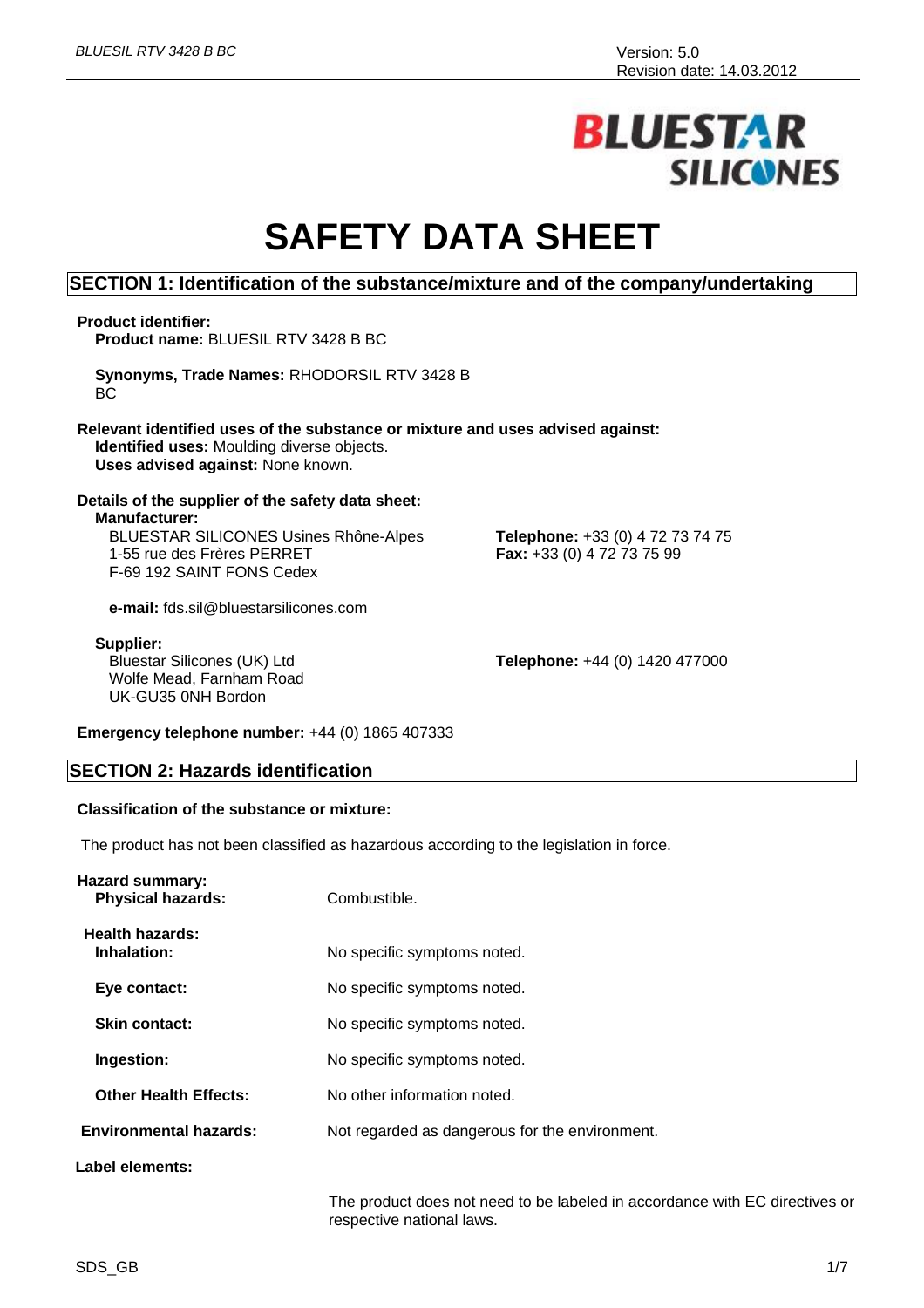| <b>Other hazards:</b>                                                                 | No data available.                                                                                                                    |
|---------------------------------------------------------------------------------------|---------------------------------------------------------------------------------------------------------------------------------------|
| <b>SECTION 3: Composition/information on ingredients</b>                              |                                                                                                                                       |
| <b>Mixtures:</b>                                                                      |                                                                                                                                       |
| <b>General information:</b>                                                           | Mixture of Polyorganosiloxanes, fillers, additives.                                                                                   |
| <b>Classification:</b>                                                                |                                                                                                                                       |
| <b>SECTION 4: First aid measures</b>                                                  |                                                                                                                                       |
| General:                                                                              | Get medical attention if symptoms occur. Contaminated clothing to be<br>placed in closed container until disposal or decontamination. |
| Description of first aid measures:<br>Inhalation:                                     | Not relevant.                                                                                                                         |
| Eye contact:                                                                          | In the event of contact with the eyes, rinse thoroughly with clean water.<br>Continue to rinse for at least 15 minutes.               |
| <b>Skin contact:</b>                                                                  | Remove contaminated clothing and shoes. Wash with soap and water.                                                                     |
| Ingestion:                                                                            | Do not induce vomiting. Rinse mouth thoroughly.                                                                                       |
| Most important symptoms and<br>effects, both acute and<br>delayed:                    | None known.                                                                                                                           |
| Hazards:                                                                              | Indication of any immediate medical attention and special treatment needed:<br>No specific recommendations.                           |
| <b>Treatment:</b>                                                                     | No specific recommendations.                                                                                                          |
| <b>SECTION 5: Firefighting measures</b>                                               |                                                                                                                                       |
| <b>General fire hazards:</b>                                                          | No specific recommendations.                                                                                                          |
| <b>Extinguishing media:</b><br><b>Suitable extinguishing</b><br>media:                | Extinguish with foam, carbon dioxide or dry powder. Water spray.                                                                      |
| <b>Unsuitable extinguishing</b><br>media:                                             | None known.                                                                                                                           |
| Special hazards arising from<br>the substance or mixture:                             | Combustible. For further information, refer to section 10: "Stability and<br>Reactivity".                                             |
| <b>Advice for firefighters:</b><br><b>Special Fire Fighting</b><br><b>Procedures:</b> | Water spray should be used to cool containers.                                                                                        |
| <b>Special protective</b><br>equipment for fire-fighters:                             | Self-contained breathing apparatus and full protective clothing must be<br>worn in case of fire.                                      |
| <b>SECTION 6: Accidental release measures</b>                                         |                                                                                                                                       |

| Personal precautions,    | Use personal protective equipment. See Section 8 of the MSDS for |
|--------------------------|------------------------------------------------------------------|
| protective equipment and | Personal Protective Equipment.                                   |
| emergency procedures:    |                                                                  |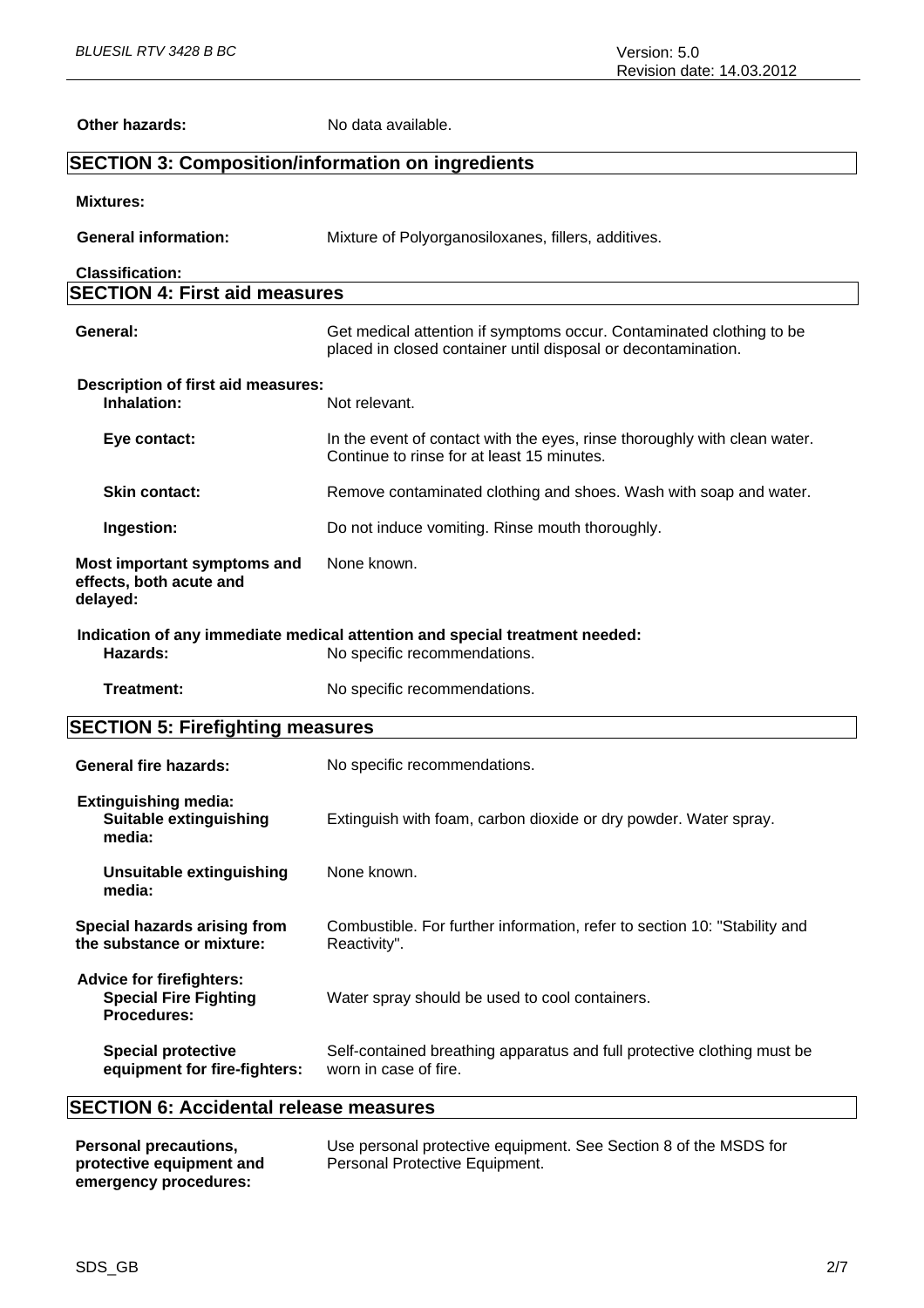| BLUESIL RTV 3428 B BC                                           | Version: 5.0<br>Revision date: 14.03.2012                                                                                                                                                                                                                                                                                                                                                    |
|-----------------------------------------------------------------|----------------------------------------------------------------------------------------------------------------------------------------------------------------------------------------------------------------------------------------------------------------------------------------------------------------------------------------------------------------------------------------------|
| <b>Environmental precautions:</b>                               | Collect spillage. Do not discharge into drains, water courses or onto the<br>ground.                                                                                                                                                                                                                                                                                                         |
| <b>Methods and material for</b><br>containment and cleaning up: | Containers with collected spillage must be properly labelled with correct<br>contents and hazard symbol. Container must be kept tightly closed. Absorb<br>with sand or other inert absorbent. To clean the floor and all objects<br>contaminated by this material, use an appropriate solvent. (cf. : $\S$ 9) Flush<br>area with plenty of water. Incinerate in suitable combustion chamber. |
| <b>Notification Procedures:</b>                                 | Caution: Contaminated surfaces may be slippery. For waste disposal, see<br>section 13 of the MSDS.                                                                                                                                                                                                                                                                                           |

# **SECTION 7: Handling and storage:**

| Precautions for safe handling:                                   | No specific precautions.                                                                                                                                                                  |
|------------------------------------------------------------------|-------------------------------------------------------------------------------------------------------------------------------------------------------------------------------------------|
| Conditions for safe storage,<br>including any incompatibilities: | No special storage precautions noted. Material is stable under normal<br>conditions. Avoid contact with oxidizing agents. Suitable containers:<br>polyethylene. Plastic lined steel drum. |
| Specific end use(s):                                             | No specific recommendations.                                                                                                                                                              |

# **SECTION 8: Exposure controls/personal protection**

**Control parameters:**

| <b>Occupational exposure limits:</b>                                     | No exposure limits noted for the ingredient(s).                                                          |
|--------------------------------------------------------------------------|----------------------------------------------------------------------------------------------------------|
| <b>Exposure controls:</b><br><b>Appropriate engineering</b><br>controls: | No special precautions.                                                                                  |
|                                                                          | Individual protection measures, such as personal protective equipment:                                   |
| <b>General information:</b>                                              | No specific precautions.                                                                                 |
| <b>Eye/face protection:</b>                                              | <b>Safety Glasses</b>                                                                                    |
| <b>Skin protection:</b><br>Hand protection:                              | Use protective gloves made of: Nitrile. Polyvinyl chloride (PVC). Rubber or<br>plastic.                  |
| Other:                                                                   | It is a good industrial hygiene practice to minimize skin contact. Wear<br>suitable protective clothing. |
| <b>Respiratory Protection:</b>                                           | No specific precautions.                                                                                 |
| <b>Hygiene measures:</b>                                                 | Provide eyewash station and safety shower.                                                               |
| <b>Environmental Controls:</b>                                           | No data available.                                                                                       |

# **SECTION 9: Physical and chemical properties**

# **Information on basic physical and chemical properties:**

| Appearance:            |                    |
|------------------------|--------------------|
| <b>Physical State:</b> | Liquid             |
| Form:                  | Viscous.           |
| Color:                 | White              |
| Odor:                  | Faint              |
| <b>Odor Threshold:</b> | No data available. |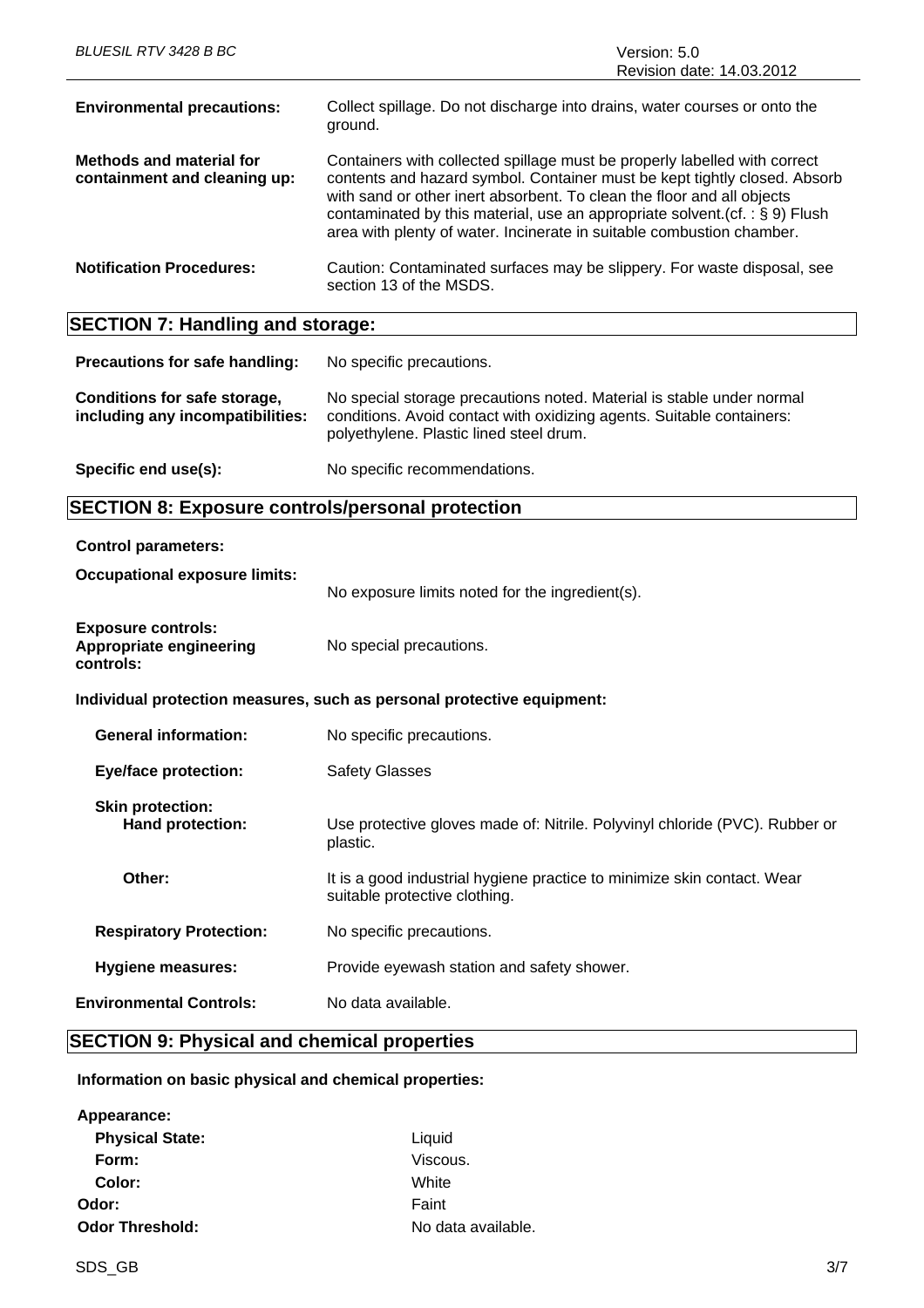| pH:                                      | Not applicable                                                                                                                                                                                             |
|------------------------------------------|------------------------------------------------------------------------------------------------------------------------------------------------------------------------------------------------------------|
| <b>Freezing point:</b>                   | No data available.                                                                                                                                                                                         |
| <b>Boiling Point:</b>                    | No data available.                                                                                                                                                                                         |
| <b>Flash Point:</b>                      | > 200 °C (Closed cup according to method Afnor T 60103.)                                                                                                                                                   |
| <b>Evaporation Rate:</b>                 | No data available.                                                                                                                                                                                         |
| Flammability (solid, gas):               | No data available.                                                                                                                                                                                         |
| Flammability Limit - Upper (%)-:         | No data available.                                                                                                                                                                                         |
| Flammability Limit - Lower (%)-:         | No data available.                                                                                                                                                                                         |
| Vapor pressure:                          | No data available.                                                                                                                                                                                         |
| Vapor density (air=1):                   | No data available.                                                                                                                                                                                         |
| <b>Relative density:</b>                 | Approximate 1,005 - 1,050 (20 °C)                                                                                                                                                                          |
| Solubility(ies):                         |                                                                                                                                                                                                            |
| <b>Solubility in Water:</b>              | <b>Practically Insoluble</b>                                                                                                                                                                               |
| Solubility (other):                      | Acetone.: Practically Insoluble<br>Alcohol: Dispersible<br>Diethylether.: Dispersible<br>Aliphatic hydrocarbons.: Dispersible<br>Aromatic hydrocarbons.: Dispersible<br>Chlorinated solvents.: Dispersible |
| Partition coefficient (n-octanol/water): | No data available.                                                                                                                                                                                         |
| <b>Autoignition Temperature:</b>         | $>$ 400 °C                                                                                                                                                                                                 |
| <b>Decomposition Temperature:</b>        | No data available.                                                                                                                                                                                         |
| <b>Viscosity:</b>                        | Approximate 7 000 mm2/s (25 °C)                                                                                                                                                                            |
| <b>Explosive properties:</b>             | No data available.                                                                                                                                                                                         |
| <b>Oxidizing properties:</b>             | According to the data on the components Not considered as<br>oxidizing. (evaluation by structure-activity relationship)                                                                                    |

# **SECTION 10: Stability and reactivity**

| <b>Reactivity:</b>                            | Not relevant.                                                                                                        |
|-----------------------------------------------|----------------------------------------------------------------------------------------------------------------------|
| <b>Chemical stability:</b>                    | Stable                                                                                                               |
| <b>Possibility of hazardous</b><br>reactions: | Not known.                                                                                                           |
| Conditions to avoid:                          | No other information noted.                                                                                          |
| Incompatible materials:                       | Strong oxidizing agents.                                                                                             |
| <b>Hazardous decomposition</b><br>products:   | Thermal decomposition or combustion may liberate carbon oxides and<br>other toxic gases or vapors. Amorphous silica. |

# **SECTION 11: Toxicological information**

# **Information on likely routes of exposure**

| Inhalation:          | No effects expected (assessment based on ingredients). |
|----------------------|--------------------------------------------------------|
| Ingestion:           | No effects expected (assessment based on ingredients). |
| <b>Skin contact:</b> | No effects expected (assessment based on ingredients). |
| Eye contact:         | No effects expected (assessment based on ingredients). |

**Information on toxicological effects:**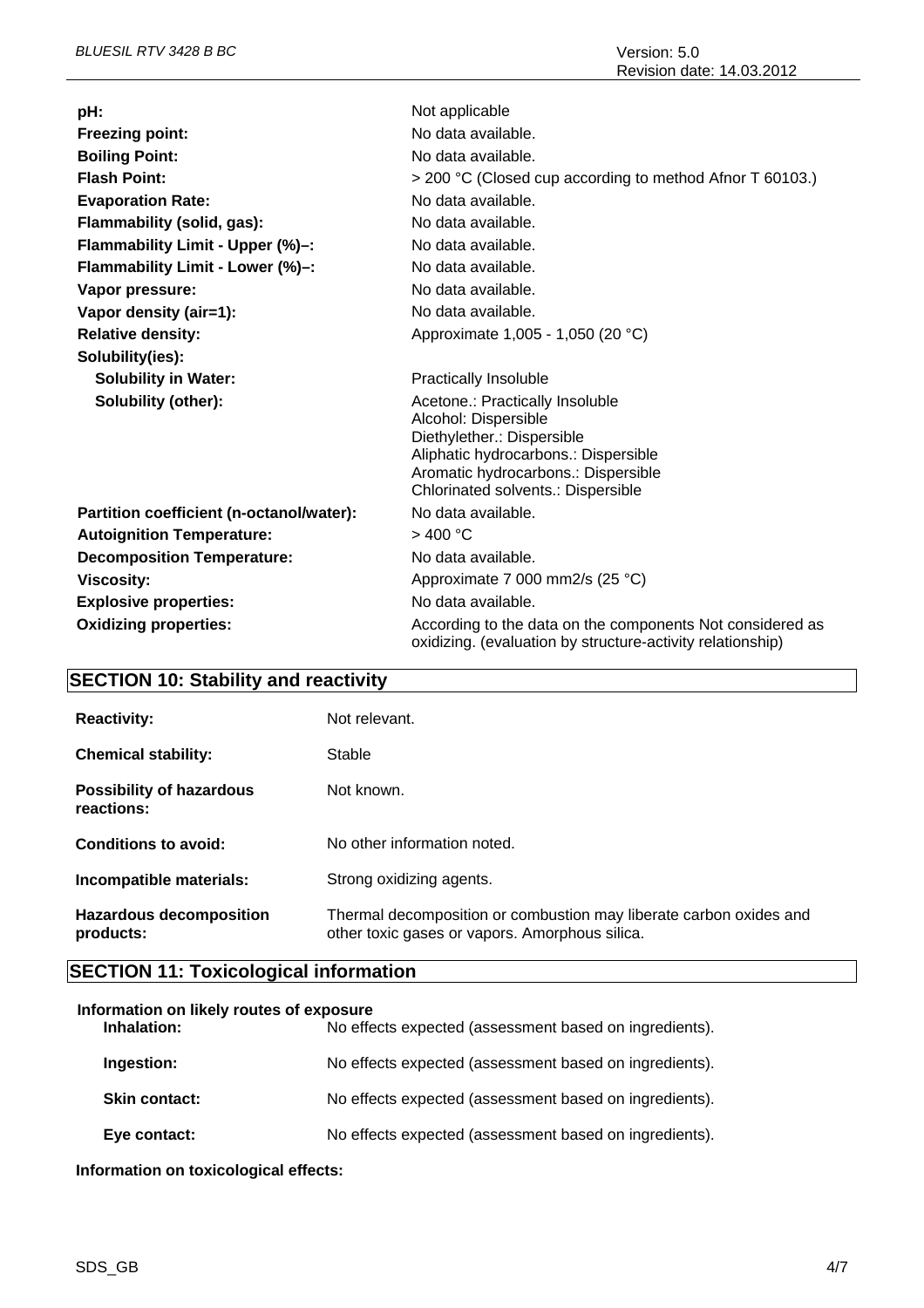| <b>Acute Toxicity:</b>                                                 |                                                        |
|------------------------------------------------------------------------|--------------------------------------------------------|
| Oral:<br><b>Product:</b>                                               | No effects expected (assessment based on ingredients). |
| Dermal:<br><b>Product:</b>                                             | No effects expected (assessment based on ingredients). |
| Inhalation:<br><b>Product:</b>                                         | No effects expected (assessment based on ingredients). |
| <b>Repeated dose toxicity:</b><br><b>Product:</b>                      | No effects expected (assessment based on ingredients). |
| <b>Skin corrosion/irritation:</b><br><b>Product:</b>                   | No effects expected (assessment based on ingredients). |
| Serious eye damage/eye<br>irritation:<br><b>Product:</b>               | No effects expected (assessment based on ingredients). |
| <b>Respiratory or skin</b><br>sensitization:<br><b>Product:</b>        | No effects expected (assessment based on ingredients). |
| Germ cell mutagenicity:                                                |                                                        |
| In vitro:<br><b>Product:</b>                                           | No effects expected (assessment based on ingredients). |
| In vivo:<br><b>Product:</b>                                            | No effects expected (assessment based on ingredients). |
| Carcinogenicity:<br><b>Product:</b>                                    | No effects expected (assessment based on ingredients). |
| <b>Reproductive toxicity:</b><br><b>Product:</b>                       | No effects expected (assessment based on ingredients). |
| Specific target organ toxicity - single exposure:<br><b>Product:</b>   | No effects expected (assessment based on ingredients). |
| Specific target organ toxicity - repeated exposure:<br><b>Product:</b> | No effects expected (assessment based on ingredients). |
| <b>Aspiration hazard:</b><br><b>Product:</b>                           | No effects expected (assessment based on ingredients). |
| Other adverse effects:                                                 | None known.                                            |

**SECTION 12: Ecological information**

| <b>Toxicity:</b>                                 |                                                        |
|--------------------------------------------------|--------------------------------------------------------|
| <b>Acute toxicity:</b>                           |                                                        |
| Fish:<br><b>Product:</b>                         | No effects expected (assessment based on ingredients). |
| <b>Aquatic invertebrates:</b><br><b>Product:</b> | No effects expected (assessment based on ingredients). |
| <b>Chronic Toxicity:</b>                         |                                                        |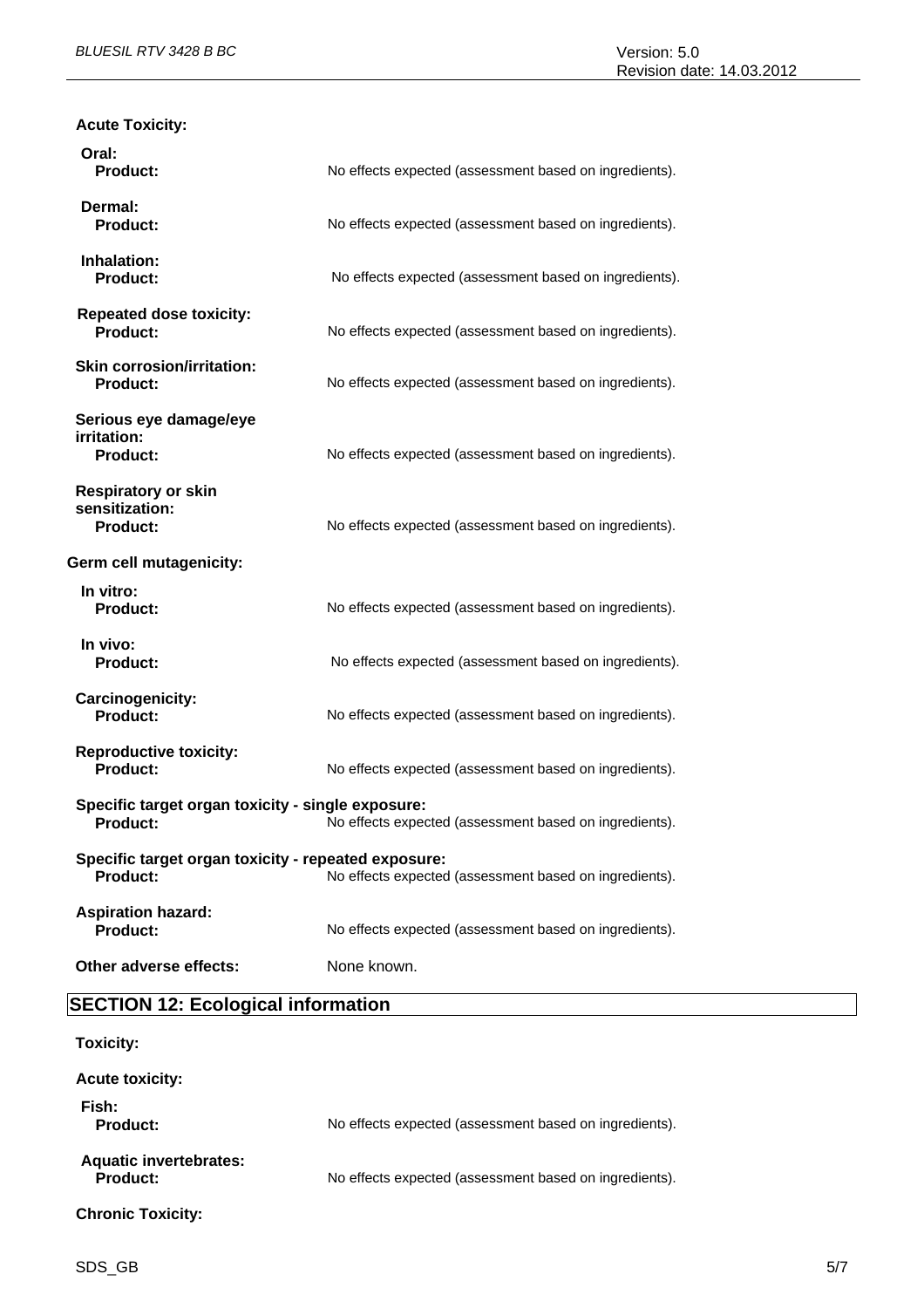| Fish:<br><b>Product:</b>                              | No effects expected (assessment based on ingredients).                                                                                                                                                                      |  |  |
|-------------------------------------------------------|-----------------------------------------------------------------------------------------------------------------------------------------------------------------------------------------------------------------------------|--|--|
| <b>Aquatic invertebrates:</b><br><b>Product:</b>      | No effects expected (assessment based on ingredients).                                                                                                                                                                      |  |  |
| <b>Toxicity to Aquatic Plants:</b><br><b>Product:</b> | No effects expected (assessment based on ingredients).                                                                                                                                                                      |  |  |
| Persistence and degradability:                        |                                                                                                                                                                                                                             |  |  |
| <b>Biodegradation:</b><br>Product:                    | Not applicable                                                                                                                                                                                                              |  |  |
| <b>BOD/COD ratio:</b><br>Product:                     | No data available.                                                                                                                                                                                                          |  |  |
| <b>Bioaccumulative potential:</b>                     |                                                                                                                                                                                                                             |  |  |
| Product:                                              | No data available.                                                                                                                                                                                                          |  |  |
| <b>Mobility in soil:</b>                              | No data available.                                                                                                                                                                                                          |  |  |
| <b>Results of PBT and vPvB</b><br>assessment:         | None Reported                                                                                                                                                                                                               |  |  |
| Other adverse effects:                                | None known.                                                                                                                                                                                                                 |  |  |
| <b>SECTION 13: Disposal considerations</b>            |                                                                                                                                                                                                                             |  |  |
| <b>Waste treatment methods:</b>                       |                                                                                                                                                                                                                             |  |  |
| <b>General information:</b>                           | The user's attention is drawn to the possible existence of local regulations<br>regarding disposal.                                                                                                                         |  |  |
| <b>Disposal Methods:</b>                              | Dispose of waste at an appropriate treatment and disposal facility in<br>accordance with applicable laws and regulations, and product<br>characteristics at time of disposal. Incinerate in suitable combustion<br>chamber. |  |  |

Contaminated packages should be as empty as possible. Dispose of waste at an appropriate treatment and disposal facility in accordance with applicable laws and regulations, and product characteristics at time of disposal. Recycle following cleaning or dispose of at an authorised site.

### **European Waste Codes:**

## **SECTION 14: Transport information**

This material is not subject to transport regulations.

**Environmental hazards:** Not regulated.

**Special precautions for user:** No special precautions.

**Transport in bulk according to Annex II of MARPOL73/78 and the IBC Code**: Not applicable.

## **SECTION 15: Regulatory information**

**Safety, health and environmental regulations/legislation specific for the substance or mixture:**

**National Regulations:**